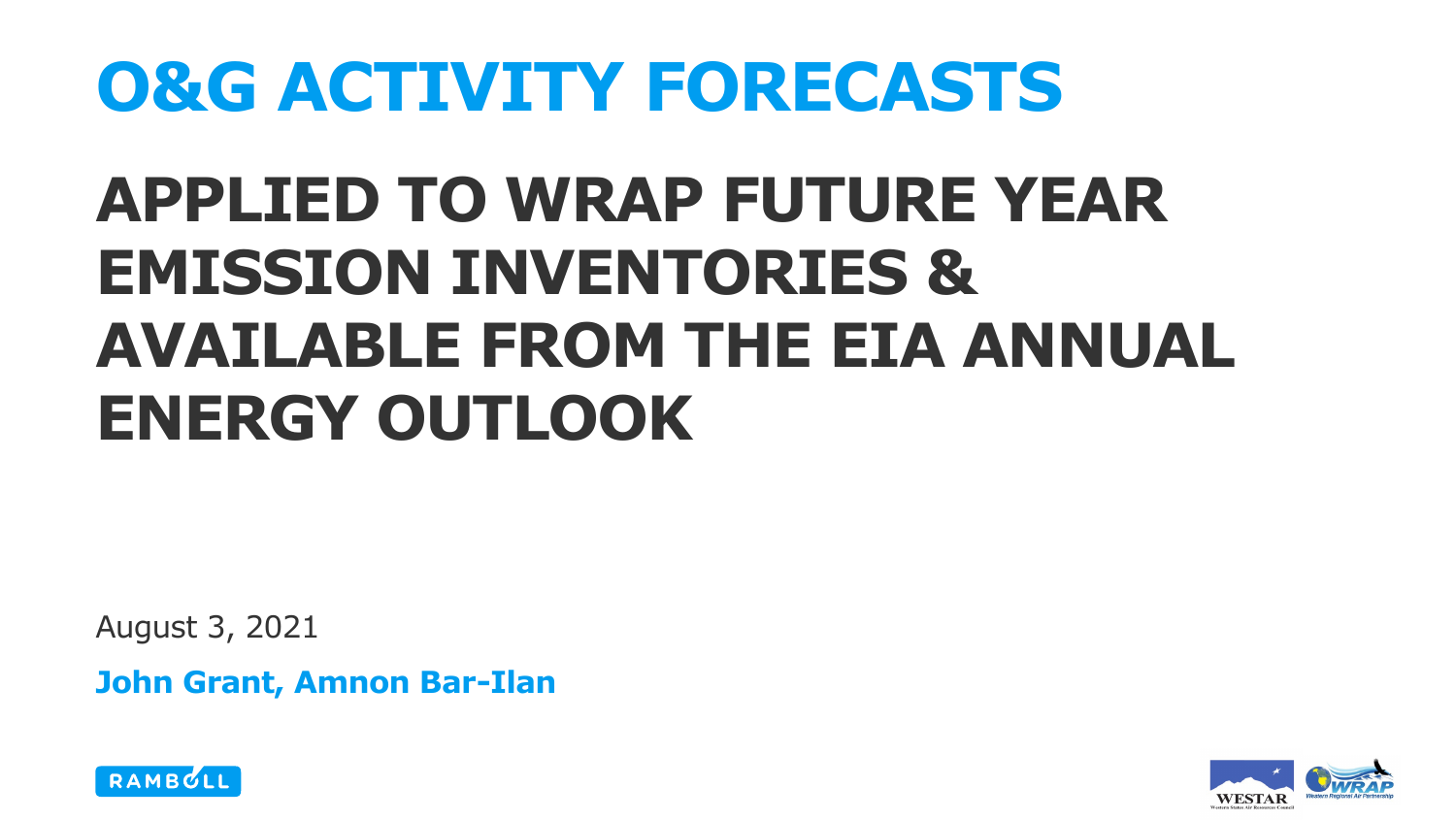### **OUTLINE**

- Overview of WRAP-region O&G activity forecasts developed by Ramboll
- Compare Ramboll's WRAP-region and Energy Information Administration (EIA) Annual Energy Outlook (AEO) O&G activity forecasts
- Request of EIA for further explanation

*Additional details available in Ramboll's July 28, 2021 memorandum:* 

*"O&G Activity Forecasts Developed for the Western Regional Air Partnership (WRAP) Region and Items for the Energy Information Administration (EIA) to Consider for the September National Oil and Gas (O&G) Emission Committee (NOGEC) Meeting Presentation"*



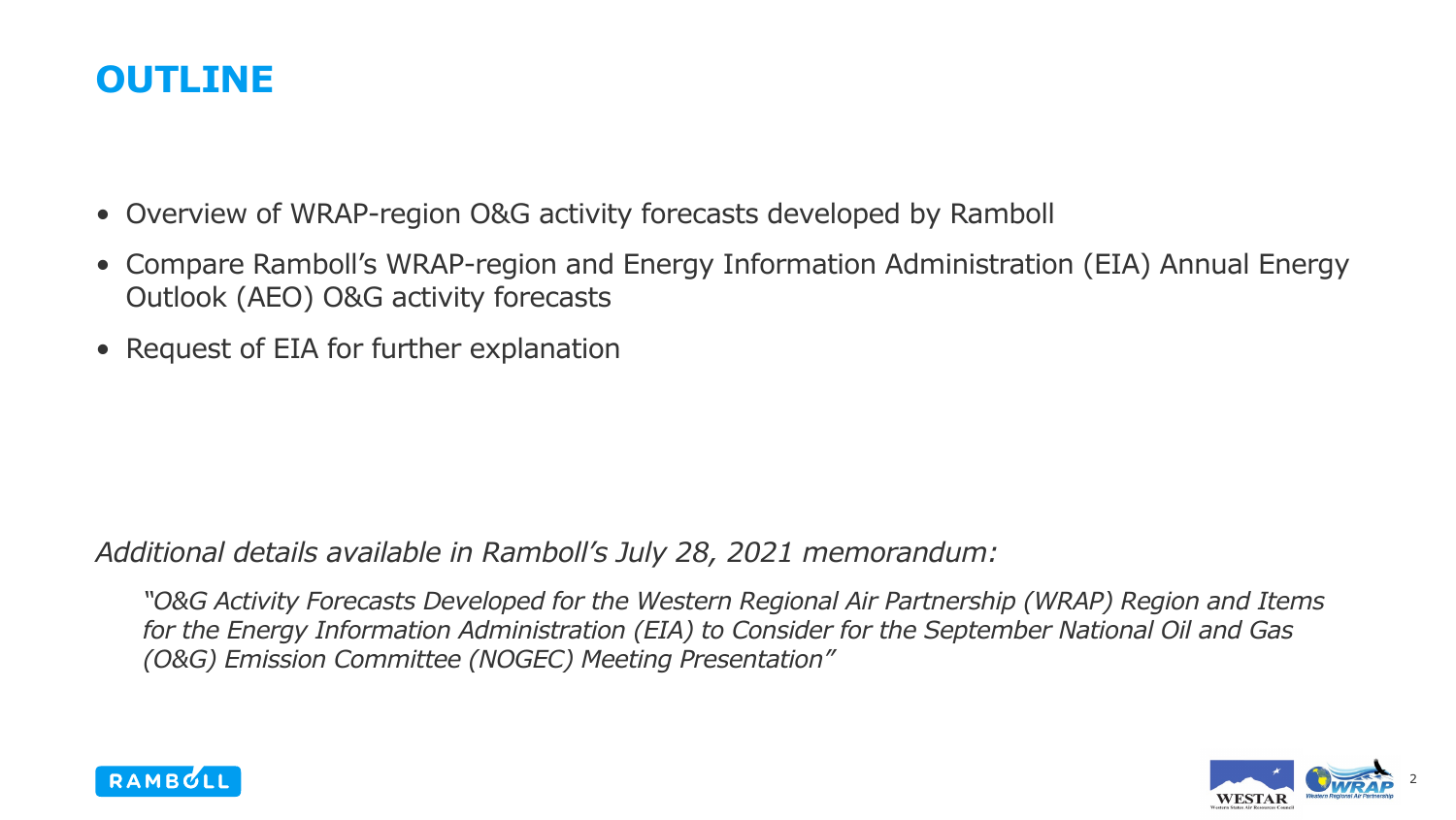### **TYPICAL FUTURE YEAR INVENTORY DEVELOPMENT PROCESS FOR THE O&G SECTOR**





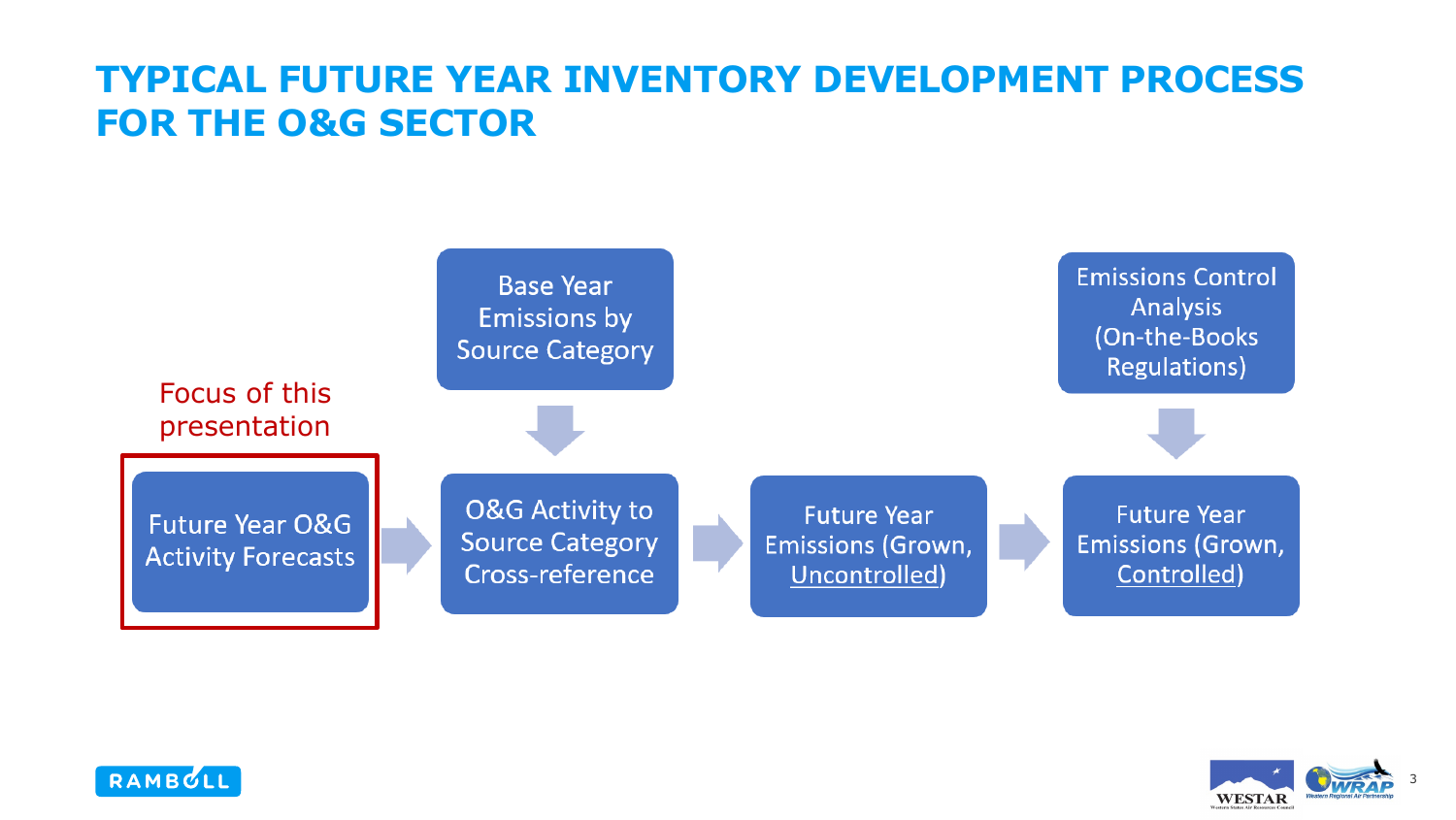### **OIL & GAS WORK GROUP BASIN-LEVEL PROJECTIONS**



- CDPHE developed Colorado forecast & CARB developed California forecast
- Leveraged official Agency forecasts for Alaska
- Ramboll developed historical trends forecasts with input from Agencies for other basins

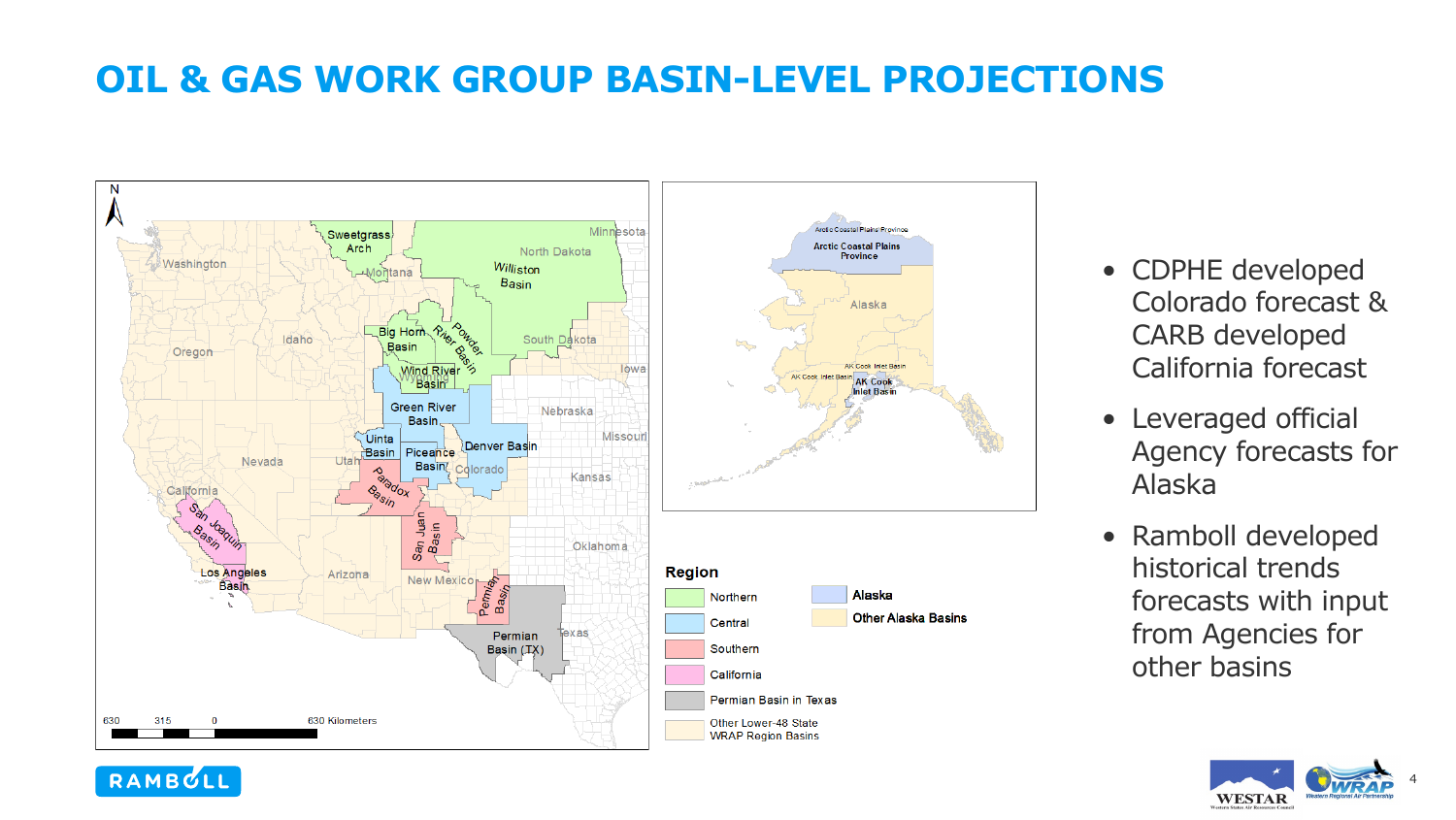### **WRAP STUDY PROCESS AND APPLICATIONS**

#### **WRAP Projects with Future Year Forecasts**

- Phase III
- IWDW-WAQS
- Williston & Great Plains Basins
- San Juan & Permian Basins
- OGWG WRAP-Region-wide

**Download IHS Enerdeg Well-Level Historical Data** 

**Post-Processing Script to Compile Historical O&G Activity by Basin** or Sub-basin

**Cross-Reference** to Decode IHS **Enerdeg Well-Level Data** 

> **EXCEL Template** for Historical Data **Visualization**

Assessment of **Recent Historical** Trends, Assignment of **Extrapolation Functions** 

Calculate O&G **Activity Growth Factors for Application to** Emission Inventory



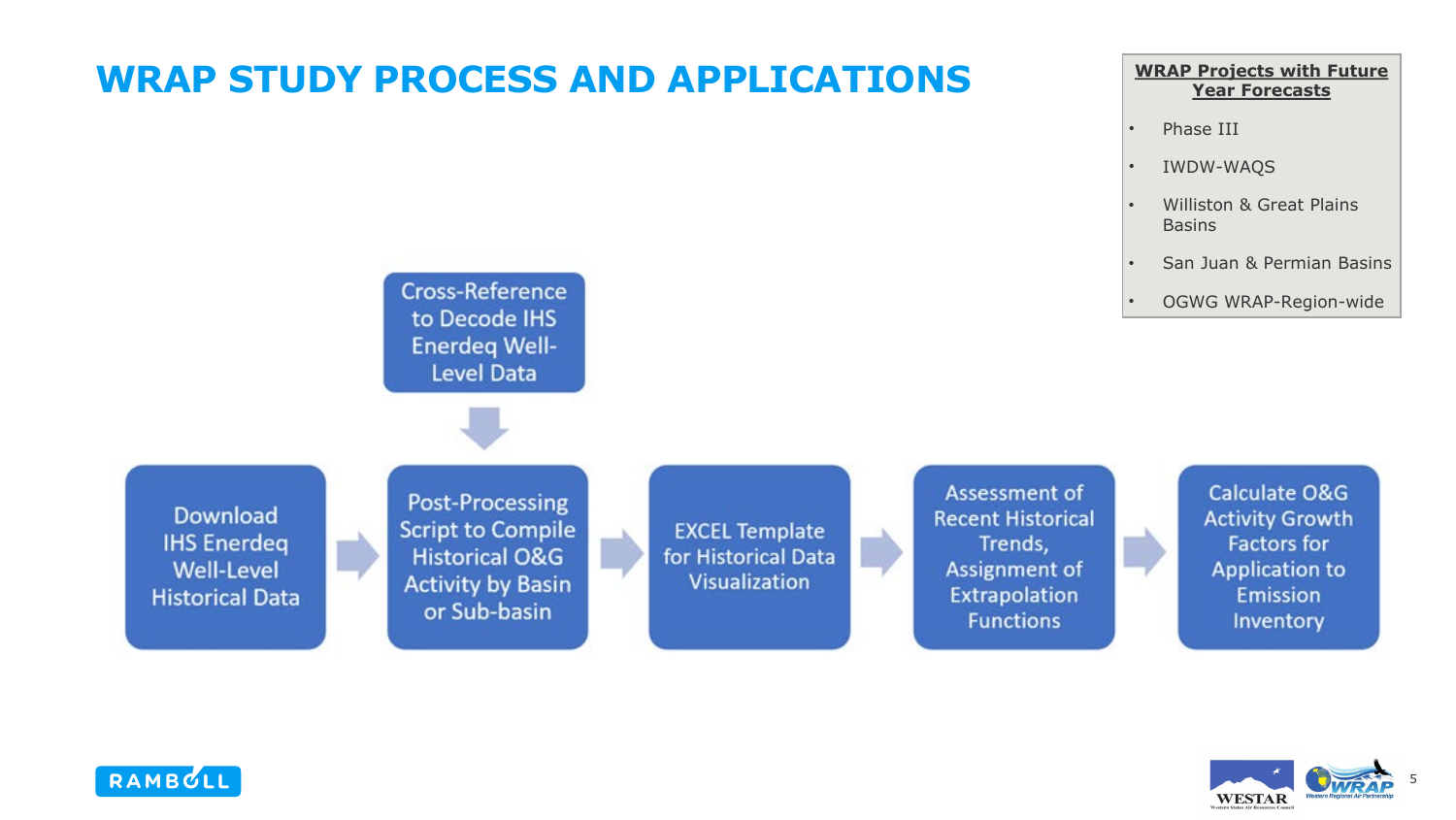### **SAMPLE HISTORICAL TRENDS PROJECTIONS: PERMIAN BASIN**



**Condensate Production - Permian Basin** 



**Associated Gas Production - Permian Basin** 800.000.000 700,000,000 600,000,000 500,000,000 400,000,000 300,000,000 5 200,000,000 100,000,000 2000 2002 2004 2006 2008 2010 2012 2014 2016 2018 2020 2022 Year  $-$  Projected (Directional)  $-$  Projected (Horizontal)  $-$  Projected (Vertical) - Historical (Directional) - Historical (Horizontal) - Historical (Vertical)





6**WESTAR** 

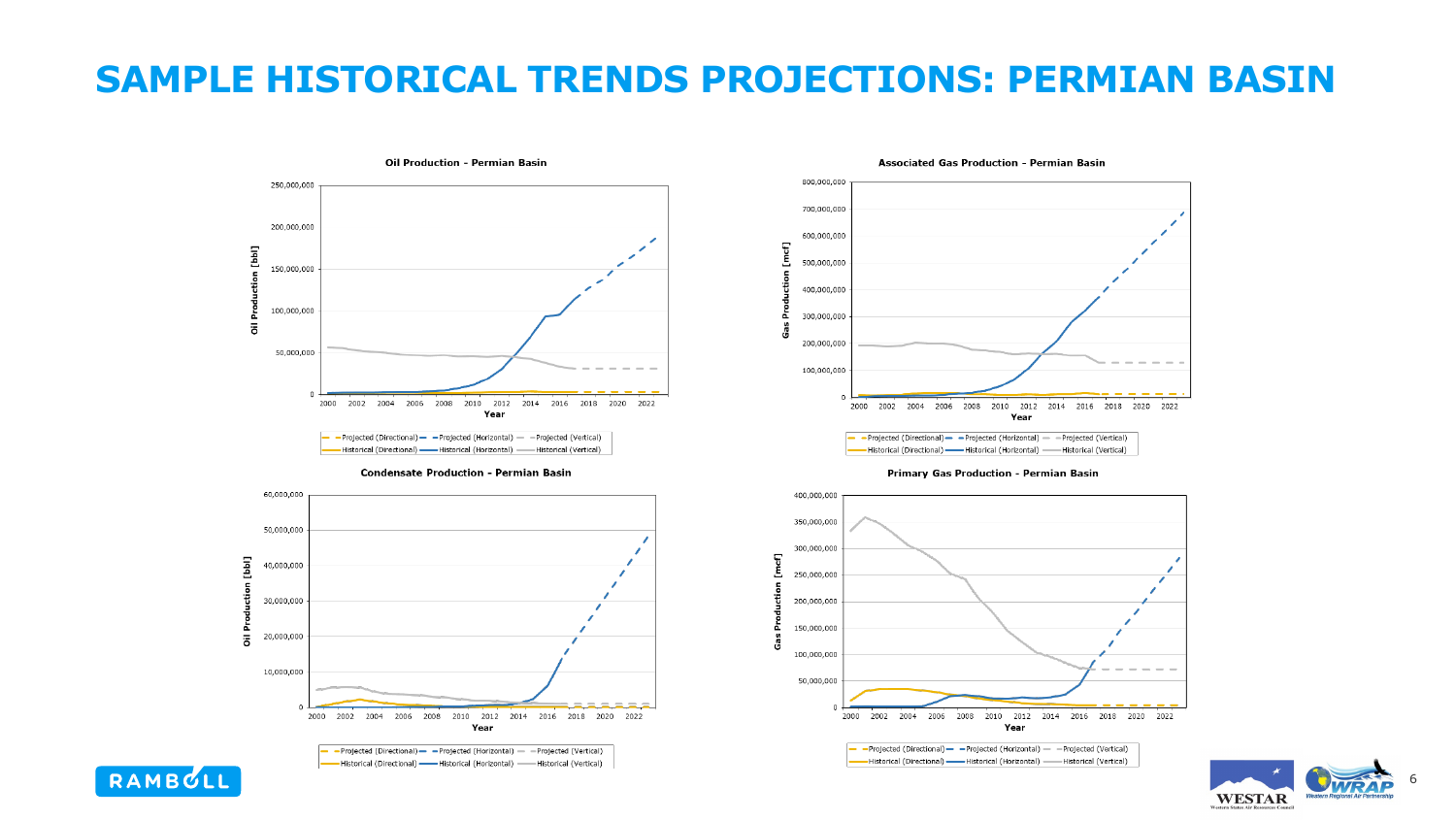### **SAMPLE HISTORICAL TRENDS PROJECTIONS: PERMIAN BASIN**



Spud Count - Permian Basin





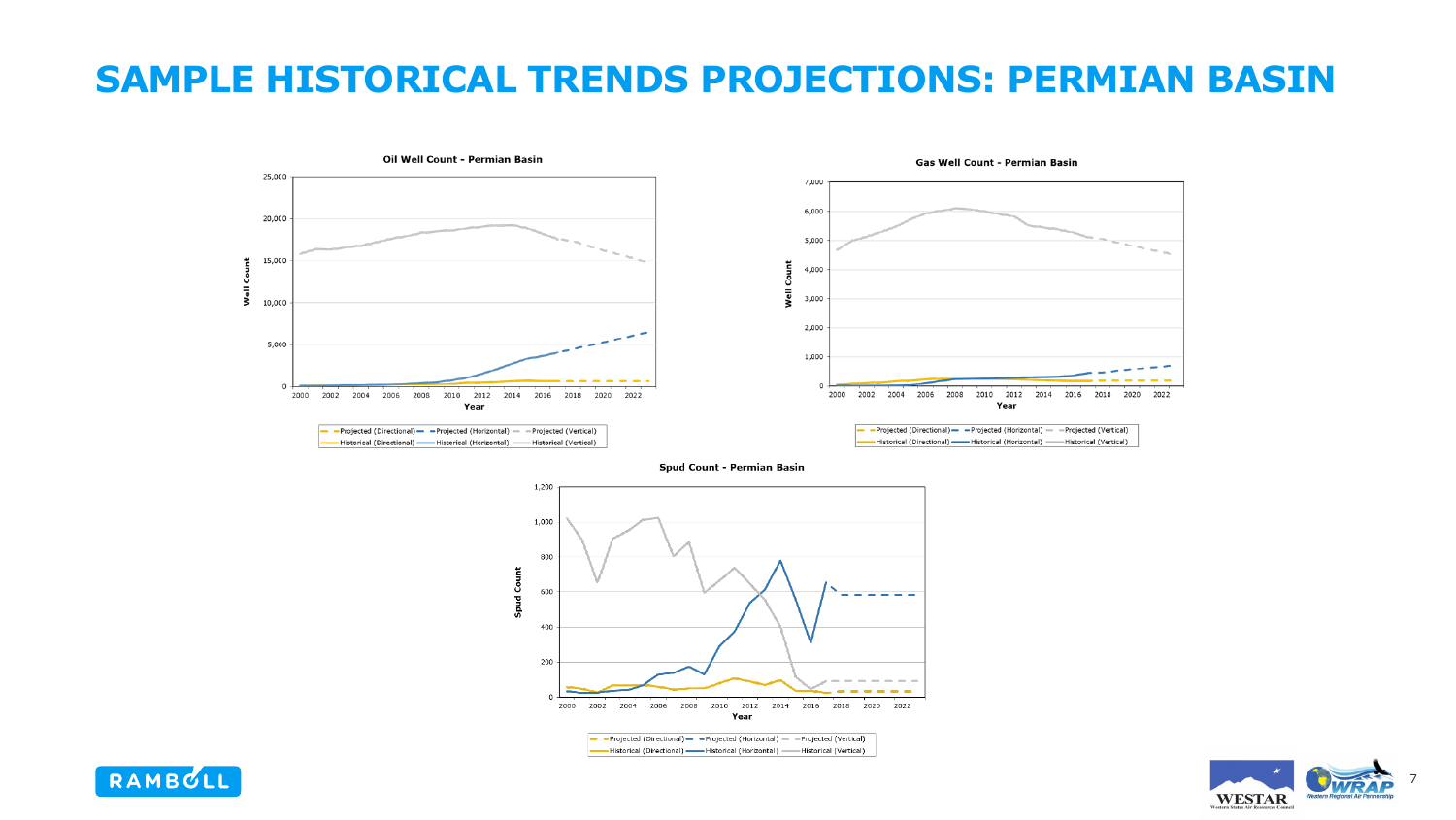### **KEY DIFFERENCES BETWEEN WRAP AND EIA FORECASTS**

| <b>Parameter</b>              | <b>Historical Trends</b>                                                                                                                                                                                                                                                                   | <b>EIA AEO</b>                                                                                                                                                                                                             |
|-------------------------------|--------------------------------------------------------------------------------------------------------------------------------------------------------------------------------------------------------------------------------------------------------------------------------------------|----------------------------------------------------------------------------------------------------------------------------------------------------------------------------------------------------------------------------|
| Purpose                       | To forecast emissions during specific time frames<br>for use in air quality planning                                                                                                                                                                                                       | "Outlook for energy markets through 2050" <sup>11</sup>                                                                                                                                                                    |
| Forecast Basis                | Recent historical trends                                                                                                                                                                                                                                                                   | Economic evaluation and other factors <sup>12,13</sup>                                                                                                                                                                     |
| Geographic<br>region          | Basin or sub-basin <sup>14</sup>                                                                                                                                                                                                                                                           | Multi-state Oil and Gas Supply Module regions <sup>15</sup><br>Figure 1. Oil and Gas Supply Module regions<br>West<br>Coast<br><b>Pacific</b><br>surce: U.S. Energy Information Administration, Office of Energy Analysis. |
| Forecast Data<br>Availability | Oil Wells<br>Oil production*<br>Associated gas production*<br>Active Oil Well Count*<br>Gas Wells<br>Condensate production*<br>Primary gas production*<br>Active Gas Well Count*<br>Coalbed Methane Wells<br>Natural gas production*<br>Active Gas Well Count*<br>All Wells<br>Spud Count* | Oil production<br>Gas production                                                                                                                                                                                           |

\* O&G activity forecasts available with spud type detail (vertical, horizontal, directional) in recent WRAP OGWG forecasts



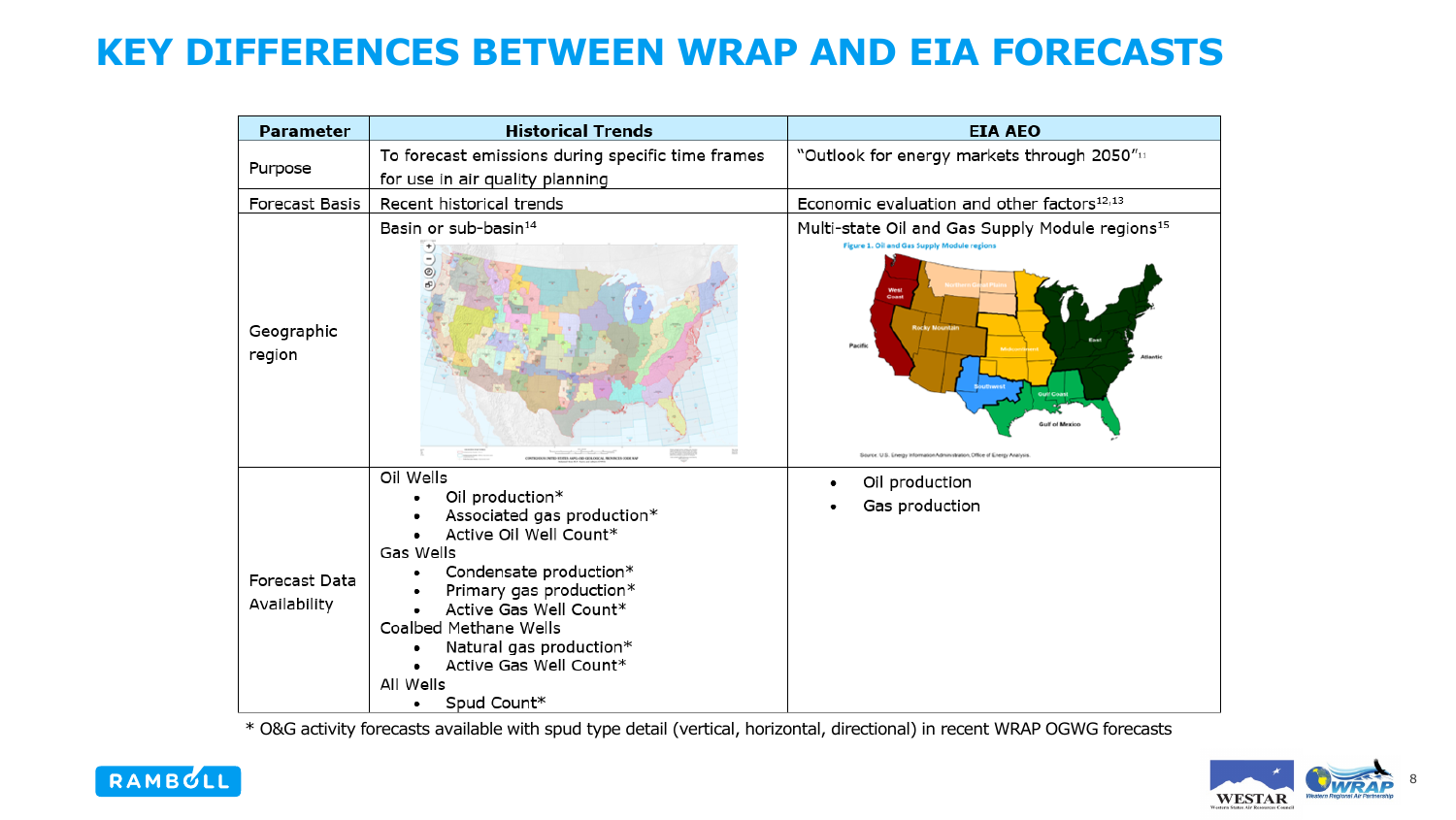### **REQUEST FOR EIA**

- At Sept. 9<sup>th</sup> National Oil & Gas Emission Committee (NOGEC) meeting, EIA should present one or more examples of basin-level AEO O&G activity forecasts and provide explanations on the topics/assumptions below.
	- Geographic resolution
	- Time-scales and uncertainty
	- Comparison of AEO method to historical trends method
	- Conventional/unconventional production accounting
	- Decline curves basis and granularity
	- Potential to provide additional parameters and resolution in AEO forecasts
	- O&G source controls / NEPA decision-making